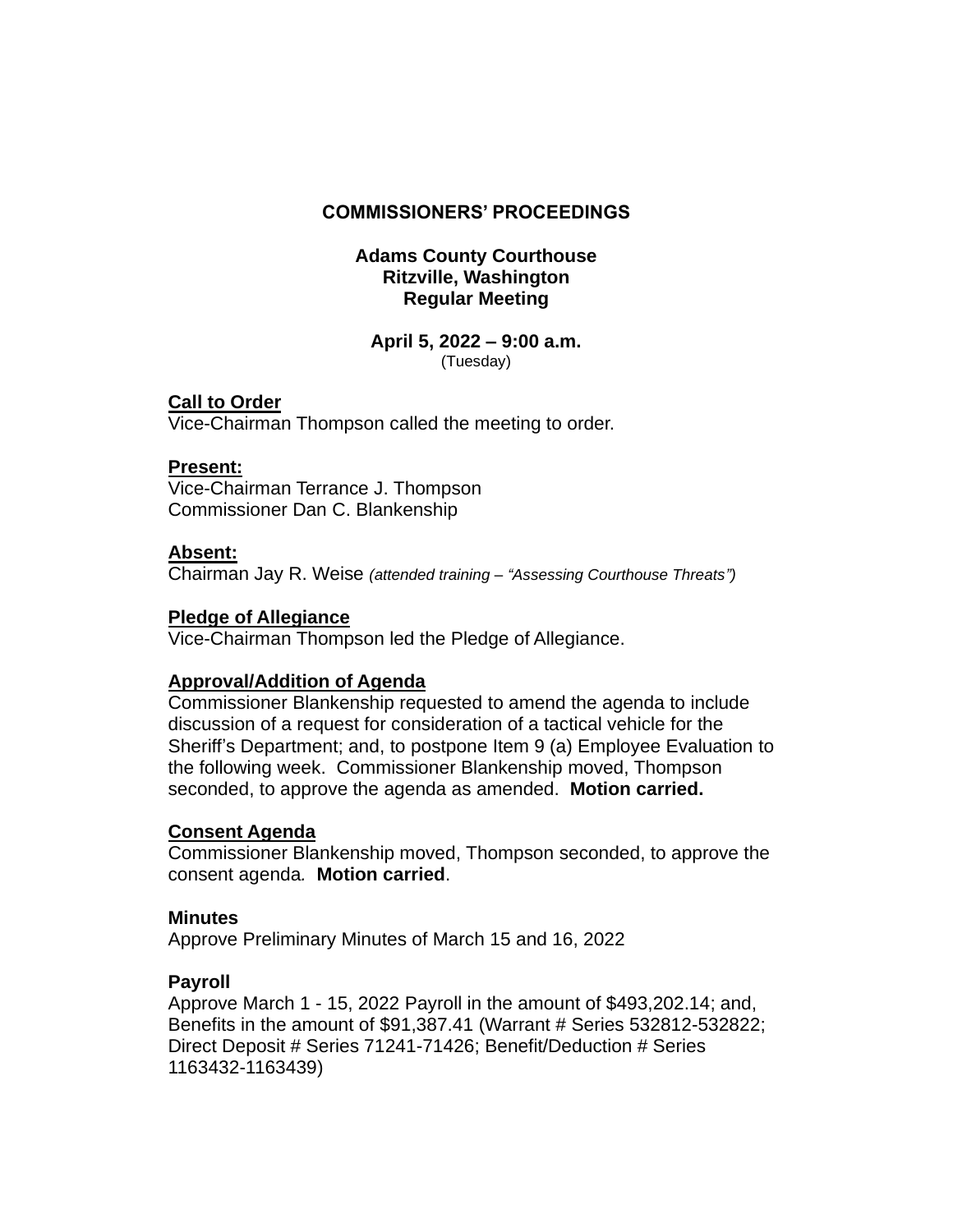### **Vouchers**

Approve Vouchers audited and certified by the Adams County Auditor as required by RCW 42.24.080, and those expense reimbursement claims certified as required by RCW 42.24.090 and recorded on a listing, which was made available to the Board. These vouchers were listed as follows:

| Fund | <b>Control Number</b>   | Amount          |  |
|------|-------------------------|-----------------|--|
| 001  | $22 - 0834 - 22 - 0872$ | 50,532.06       |  |
| 103  | $22 - 0873 - 22 - 0874$ | \$<br>660.84    |  |
| 104  | $22 - 0875 - 22 - 0884$ | \$<br>13,224.15 |  |
| 106  | $22 - 0885 - 22 - 0887$ | \$<br>890.78    |  |
| 112  | $22 - 0888 - 22 - 0895$ | \$<br>1,678.35  |  |
| 123  | 22-0896                 | \$<br>2,025.00  |  |
| 131  | $22 - 0897 - 22 - 0899$ | \$<br>579.19    |  |
| 502  | $22 - 0900 - 22 - 0907$ | \$<br>5,693.37  |  |
| 108  | $373 - 377$             | \$<br>1,426.21  |  |
| 115  | $378 - 385$             | \$38,816.74     |  |
| 401  | $386 - 393$             | \$38,609.72     |  |
| 501  | $394 - 406$             | \$<br>6,488.99  |  |
| 590  | $407 - 435$             | 56,708.64       |  |
|      | TOTAL                   | \$217,334.04    |  |

#### **Legal Newspaper**

Approve the award for the Official County Newspaper for legal publication, pursuant to RCW 36.72.075, to Ritzville Adams County Journal for the period July 1, 2022 through June 30, 2023 at the bid price of \$9.00 per column inch for legal notices if provided in a digital text document; a 10% surcharge on any .pdf or other format that requires typesetting; a \$5.00 affidavit fee; and, a minimum charge of \$25.00 for all insertions.

#### **Permanent Minutes Signed**

March 8 and 9, 2022

## **Correspondence**

Inoel Ziranda, Othello re: Opposition of Weapons in Adams County

Attorney Carson Van Valkenburg re: Public Defender Quarterly report through 1st Quarter, 2022

#### **Board Updates**

Commissioner Blankenship reported on his attendance at the Eastern Washington Council of Governments meeting; and, telephone conversations with Kara Riebold, Petrichor, regarding the Broadband project. An update on bridge funding proposals was reviewed.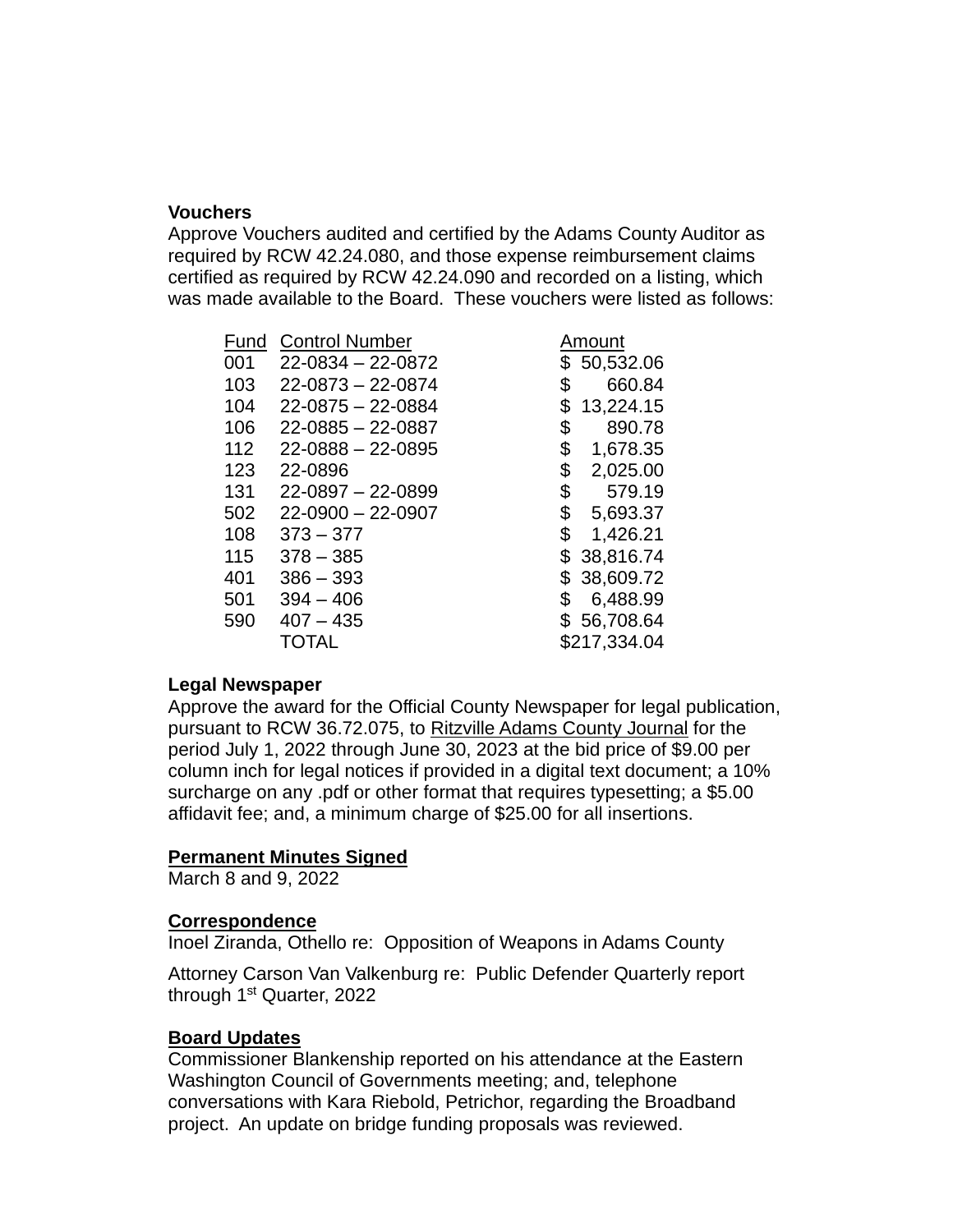# **Board Discussion/Decision Items**

**Department Update Amalia Perez Human Resources** Human Resource Manager Perez reported on departmental activities noting preparations are underway for upcoming union negotiations with current research of positions/salaries in other counties. Language Link, a telephone translation service, was reviewed. Additionally, Perez reviewed past trainings attended as well as future trainings scheduled.

## Adams County Development Council **Example 20 Kyle Niehenke**

Kyle Niehenke, Adams County Development Executive Director, reported on past, as well as current, activities. Niehenke noted his focus is to balance business retention and expansion as well as recruitment of business with activities such as outreach, networking, fundraising, branding, website additions, meeting goals set by commerce, and providing resources to existing Adams County businesses. Additionally, Niehenke reported on the Adams County Development Council Capital Campaign, noting letters requesting contributions have been sent out. Goals and requirements of the Washington State Department of Commerce were reviewed along with marketing information (flyers, quick site information for developers and site selectors, and city/county/state data).

## **Other Business – Sheriff's Department Tactical Vehicle**

Sheriff Wagner has requested authorization to ship a military armored vehicle from Pamona, California. There is no cost in acquiring the vehicle other than the shipping cost to the county with Wagner noting sufficient funds have been donated for the shipping of the vehicle. The Board provided **consensus authorization for Sheriff Wagner to notify the Pomona Police Department that Adams County will commit to the vehicle; and, to authorize shipping costs in the amount of \$6,000.** The Board will meet with Sheriff Wagner to address concerns regarding repair and maintenance funds; fuel costs; ownership of the vehicle; and, storage of the vehicle.

# **Executive Session**

At 11:03 a.m. Vice-Chairman Thompson announced the Board would recess into Executive Session for forty-five (45) minutes under RCW  $42.30.110(1)(i) -$ "...to discuss with legal counsel representing the agency litigation or potential litigation…". Additionally present was Prosecutor Flyckt. Civil Deputy Prosecutor Barden and Commissioner Weise were present telephonically.

At 11:46 p.m. the Board reconvened from Executive Session.